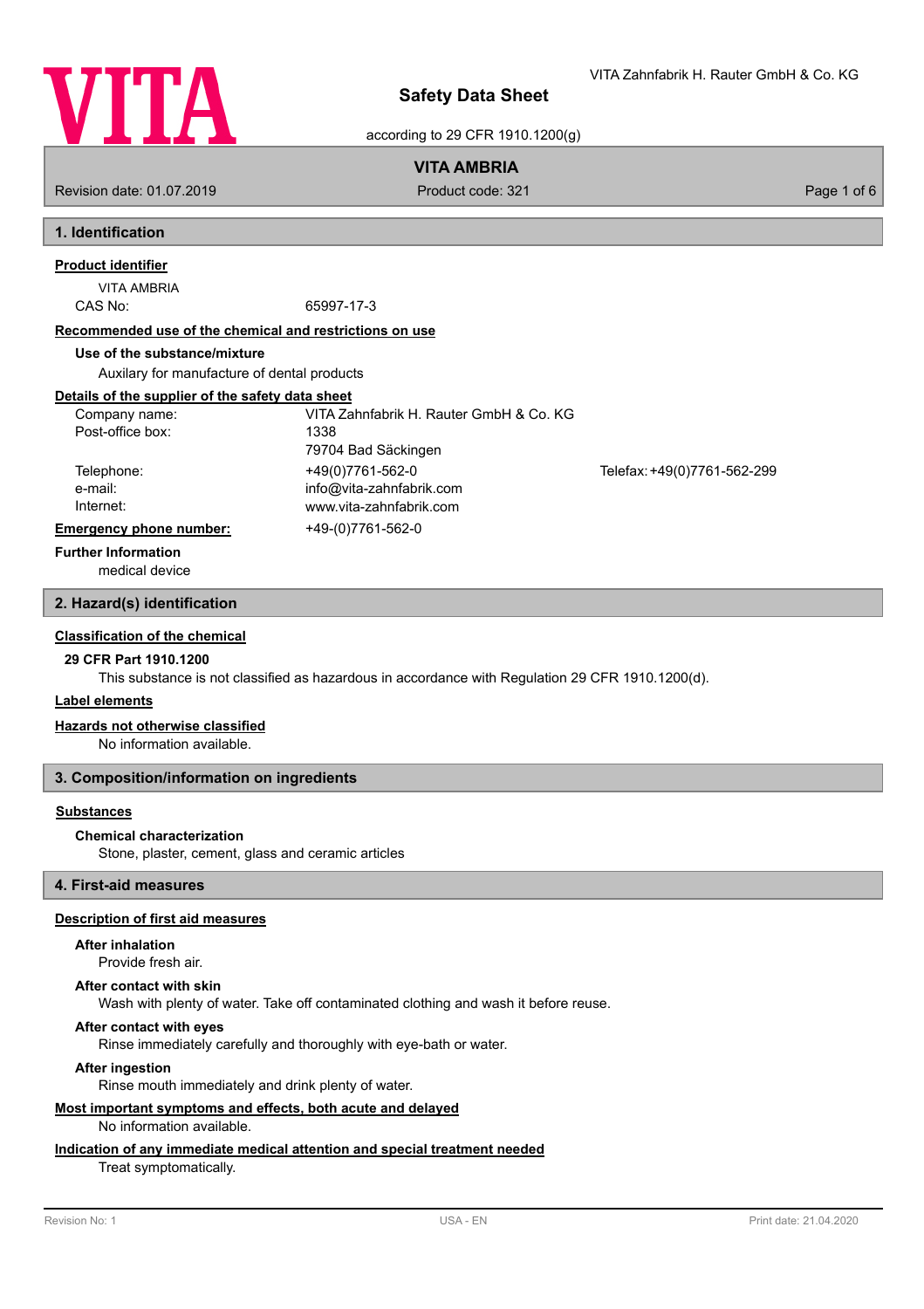

according to 29 CFR 1910.1200(g)

### **VITA AMBRIA**

Revision date: 01.07.2019 **Product code: 321** Product code: 321 **Page 2 of 6** Page 2 of 6

#### **5. Fire-fighting measures**

### **Extinguishing media**

### **Suitable extinguishing media**

Co-ordinate fire-fighting measures to the fire surroundings.

### **Specific hazards arising from the chemical**

Non-flammable.

#### **Special protective equipment and precautions for fire-fighters**

In case of fire: Wear self-contained breathing apparatus.

### **6. Accidental release measures**

#### **Personal precautions, protective equipment and emergency procedures**

Avoid dust formation. Do not breathe dust.

### **Environmental precautions**

No special environmental measures are necessary. Clean contaminated articles and floor according to the environmental legislation.

#### **Methods and material for containment and cleaning up**

Take up mechanically. Treat the recovered material as prescribed in the section on waste disposal.

#### **Reference to other sections**

Safe handling: see section 7 Personal protection equipment (PPE): see section 8 Disposal: see section 13

#### **7. Handling and storage**

#### **Precautions for safe handling**

#### **Advice on safe handling**

No special measures are necessary.

#### **Advice on protection against fire and explosion**

No special fire protection measures are necessary.

#### **Conditions for safe storage, including any incompatibilities**

#### **Requirements for storage rooms and vessels**

Keep container tightly closed.

#### **Hints on joint storage**

No special measures are necessary.

#### **8. Exposure controls/personal protection**

#### **Control parameters**

#### **Exposure controls**

#### **Appropriate engineering controls**

This product is not to be used under conditions of poor ventilation.

#### **Protective and hygiene measures**

Take off contaminated clothing. Wash hands before breaks and after work. When using do not eat or drink.

#### **Eye/face protection**

Wear eye protection/face protection.

#### **Hand protection**

When handling with chemical substances, protective gloves must be worn with the CE-label including the four control digits. The quality of the protective gloves resistant to chemicals must be chosen as a function of the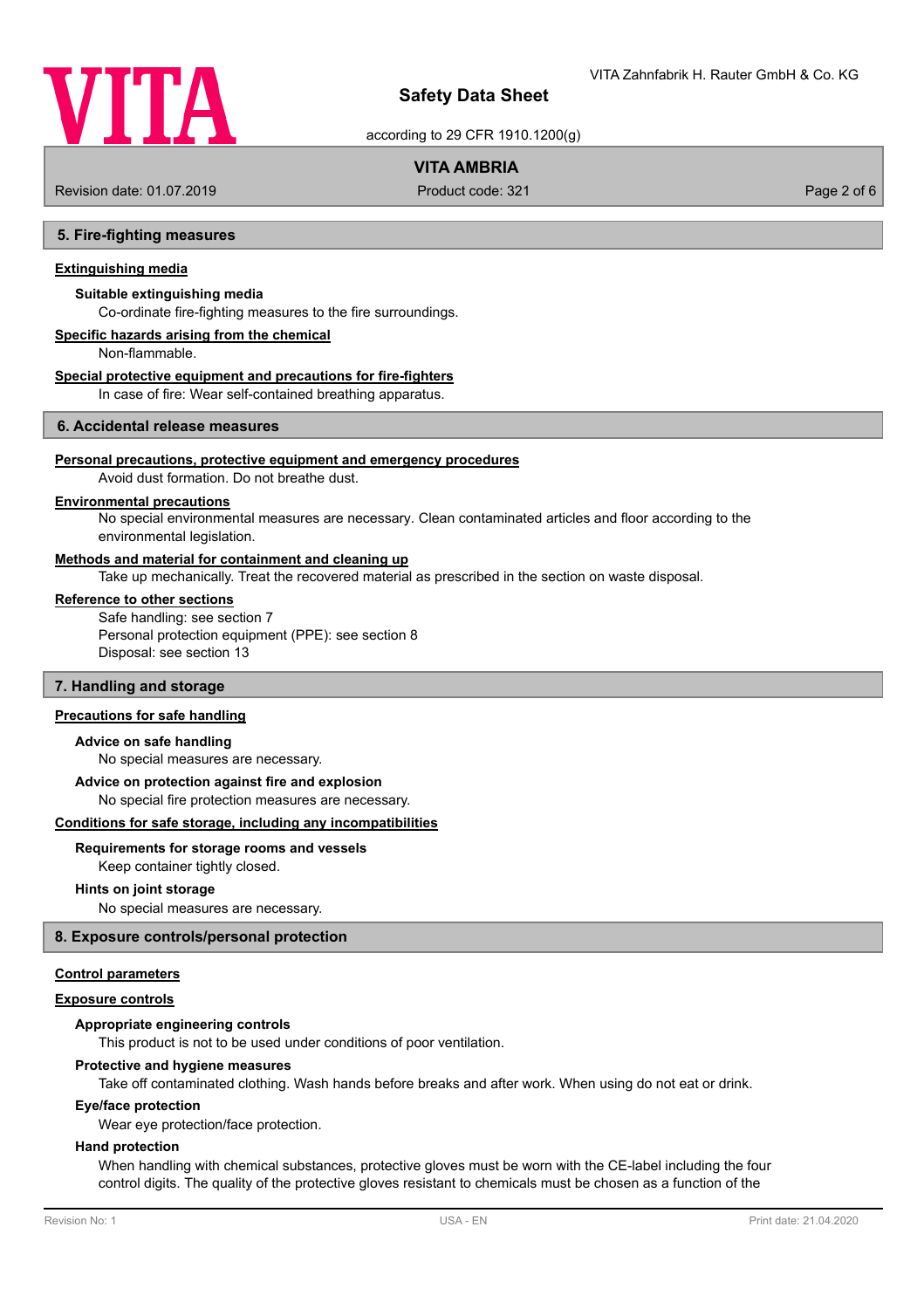

according to 29 CFR 1910.1200(g)

### **VITA AMBRIA**

Revision date: 01.07.2019 **Product code: 321** Product code: 321 **Page 3 of 6** Page 3 of 6

specific working place concentration and quantity of hazardous substances. For special purposes, it is recommended to check the resistance to chemicals of the protective gloves mentioned above together with the supplier of these gloves.

### **Skin protection**

Wear suitable protective clothing.

### **Respiratory protection**

Provide adequate ventilation as well as local exhaustion at critical locations. This product is not to be used under conditions of poor ventilation.

#### **9. Physical and chemical properties**

#### **Information on basic physical and chemical properties**

| Physical state:<br>Color:<br>Odor:                                                                         | solid<br>translucent<br>odorless |                                  |
|------------------------------------------------------------------------------------------------------------|----------------------------------|----------------------------------|
| pH-Value:                                                                                                  |                                  | not determined                   |
| Changes in the physical state<br>Melting point/freezing point:<br>Initial boiling point and boiling range: |                                  | not determined<br>not applicable |
| Flash point:                                                                                               |                                  | not applicable                   |
| <b>Flammability</b><br>Solid:<br>Gas:                                                                      |                                  | not determined<br>not applicable |
| Lower explosion limits:<br>Upper explosion limits:                                                         |                                  | not determined<br>not determined |
| <b>Auto-ignition temperature</b><br>Solid:<br>Gas:                                                         |                                  | not determined<br>not applicable |
| Decomposition temperature:                                                                                 |                                  | not determined                   |
| <b>Oxidizing properties</b><br>Not oxidising.                                                              |                                  |                                  |
| Vapor pressure:<br>(at 50 $^{\circ}$ C)                                                                    |                                  | <=1100 hPa                       |
| Density:                                                                                                   |                                  | 2,6000 g/cm <sup>3</sup>         |
| Water solubility:                                                                                          |                                  | No.                              |
| Solubility in other solvents<br>not determined                                                             |                                  |                                  |
| Partition coefficient:                                                                                     |                                  | not determined                   |
| Vapor density:                                                                                             |                                  | not determined                   |
| Evaporation rate:                                                                                          |                                  | not determined                   |
| <b>Other information</b>                                                                                   |                                  |                                  |
| Solid content:                                                                                             |                                  | 100 %                            |

### **10. Stability and reactivity**

# **Reactivity**

No hazardous reaction when handled and stored according to provisions.

### **Chemical stability**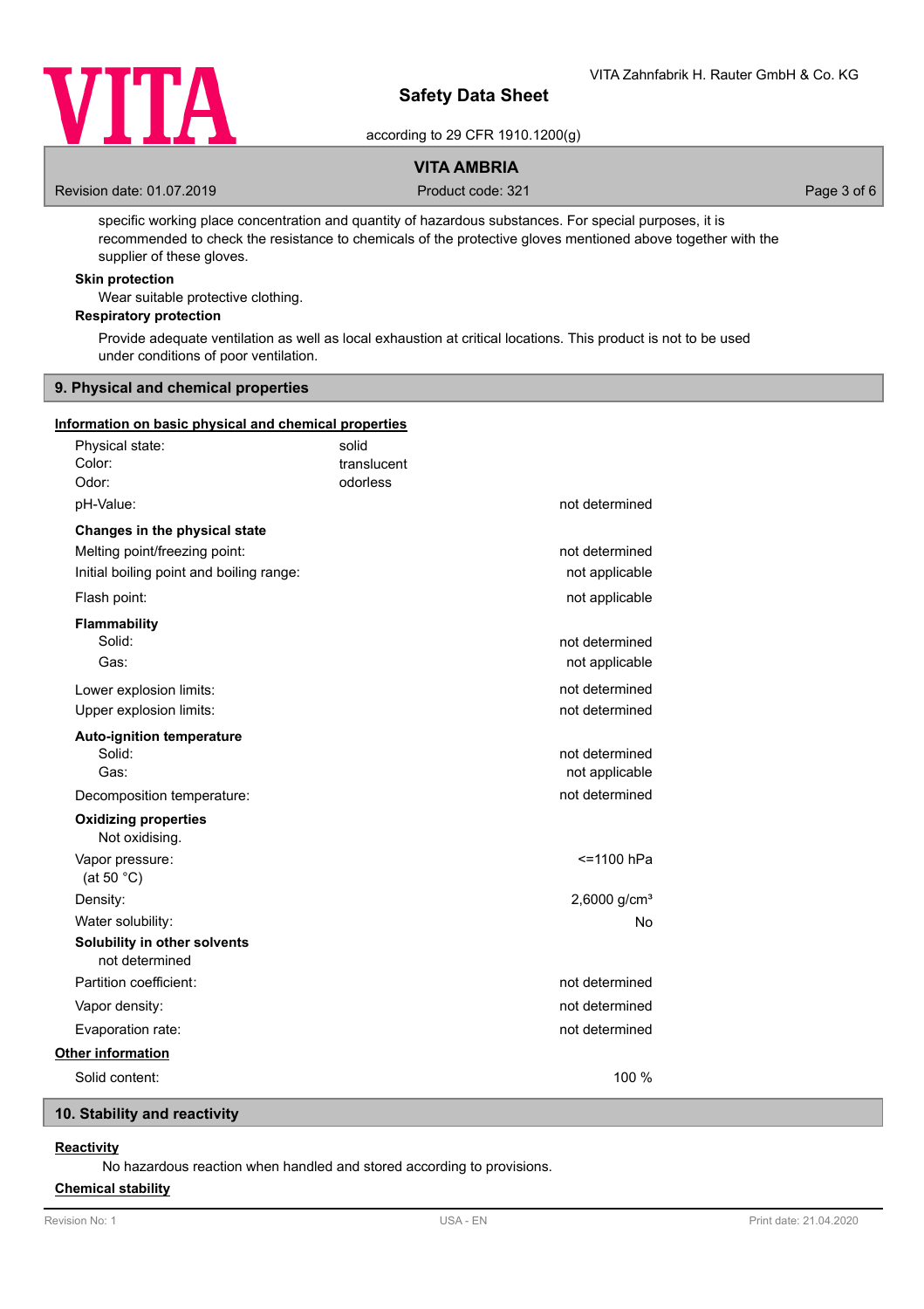

according to 29 CFR 1910.1200(g)

### **VITA AMBRIA**

Revision date: 01.07.2019 **Product code: 321** Product code: 321 **Page 4 of 6** 

The product is stable under storage at normal ambient temperatures.

### **Possibility of hazardous reactions**

No known hazardous reactions.

### **Conditions to avoid**

none/none

### **Incompatible materials**

No information available.

#### **Hazardous decomposition products**

No known hazardous decomposition products.

#### **11. Toxicological information**

#### **Information on toxicological effects**

#### **Acute toxicity**

Based on available data, the classification criteria are not met.

#### **Irritation and corrosivity**

Based on available data, the classification criteria are not met.

#### **Sensitizing effects**

Based on available data, the classification criteria are not met.

#### **Carcinogenic/mutagenic/toxic effects for reproduction**

Based on available data, the classification criteria are not met.

### **Specific target organ toxicity (STOT) - single exposure**

Based on available data, the classification criteria are not met.

#### **Specific target organ toxicity (STOT) - repeated exposure**

Based on available data, the classification criteria are not met.

| Carcinogenicity (OSHA): | Not listed. |
|-------------------------|-------------|
| Carcinogenicity (IARC): | Not listed. |
| Carcinogenicity (NTP):  | Not listed. |

#### **Aspiration hazard**

Based on available data, the classification criteria are not met.

#### **Additional information on tests**

The substance is classified as not hazardous according to regulation (EC) No 1272/2008 [CLP].

#### **12. Ecological information**

#### **Ecotoxicity**

The product is not: Ecotoxic.

### **Persistence and degradability**

The product has not been tested.

### **Bioaccumulative potential**

The product has not been tested.

### **Mobility in soil**

The product has not been tested.

#### **Other adverse effects**

No information available.

### **Further information**

Avoid release to the environment.

#### **13. Disposal considerations**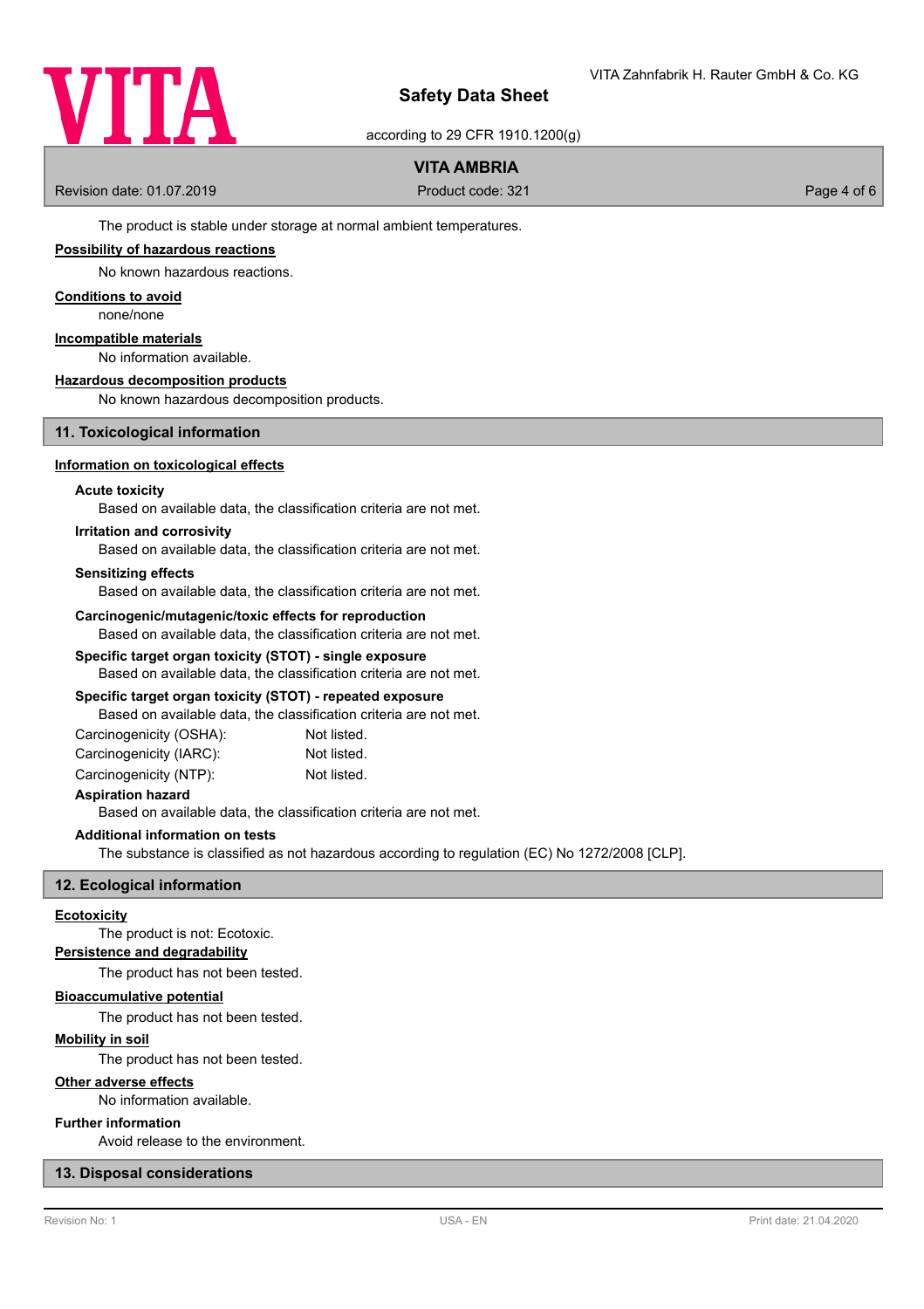

according to 29 CFR 1910.1200(g)

### **VITA AMBRIA**

Revision date: 01.07.2019 **Product code: 321** Product code: 321 **Page 5 of 6** Page 5 of 6

#### **Waste treatment methods**

### **Disposal recommendations**

Dispose of waste according to applicable legislation.

#### **Contaminated packaging**

Completely emptied packages can be recycled.

#### **14. Transport information**

### **Marine transport (IMDG)**

# **UN number:** No dangerous good in sense of this transport regulation. **UN proper shipping name:** No dangerous good in sense of this transport regulation. **Transport hazard class(es):** No dangerous good in sense of this transport regulation. **Packing group:** No dangerous good in sense of this transport regulation. **Air transport (ICAO-TI/IATA-DGR) UN number:** No dangerous good in sense of this transport regulation. **UN proper shipping name:** No dangerous good in sense of this transport regulation. **Transport hazard class(es):** No dangerous good in sense of this transport regulation. **Packing group:** No dangerous good in sense of this transport regulation. **Environmental hazards** ENVIRONMENTALLY HAZARDOUS: no **Special precautions for user** No information available. **Transport in bulk according to Annex II of MARPOL 73/78 and the IBC Code**

not applicable

### **15. Regulatory information**

### **U.S. Regulations**

### **State Regulations**

#### **Safe Drinking Water and Toxic Enforcement Act of 1986 (Proposition 65, State of California)**

This product can not expose you to chemicals known to the State of California to cause cancer, birth defects or other reproductive harm.

#### **16. Other information**

| Revision date: | 01.07.2019 |
|----------------|------------|
| Revision No:   |            |

#### **Abbreviations and acronyms**

ADR: Accord européen sur le transport des marchandises dangereuses par Route (European Agreement concerning the International Carriage of Dangerous Goods by Road ) IMDG: International Maritime Code for Dangerous Goods IATA: International Air Transport Association

GHS: Globally Harmonized System of Classification and Labelling of Chemicals

EINECS: European Inventory of Existing Commercial Chemical Substances

ELINCS: European List of Notified Chemical Substances

CAS: Chemical Abstracts Service

LC50: Lethal concentration, 50%

LD50: Lethal dose, 50%

#### **Other data**

The information is based on the present level of our knowledge. It does not, however, give assurance of